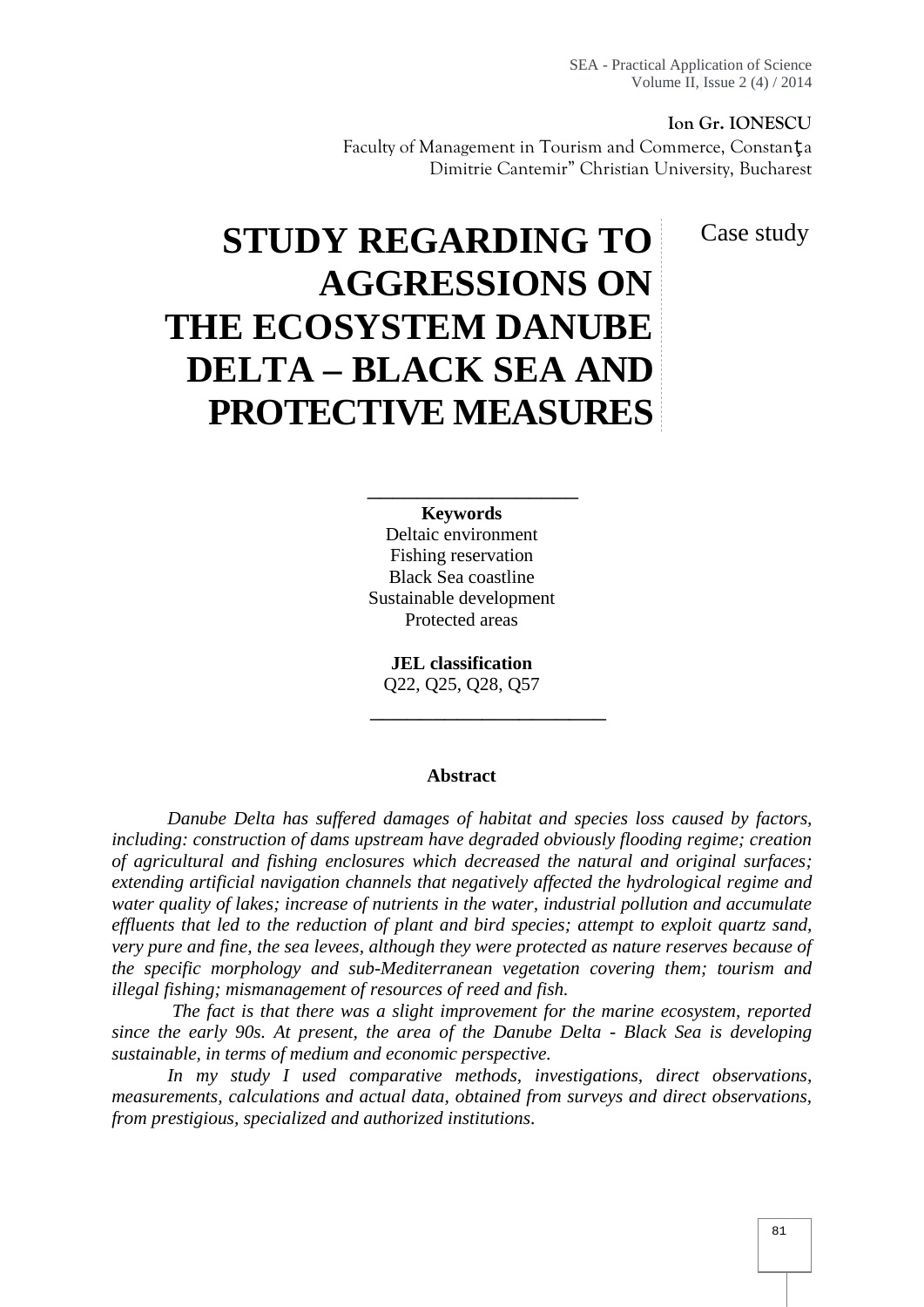## **1. Introduction**

After crossing a road, more of 2860 km, capturing a giant water catchment area which covers more than 8% of Europe, the Danube, the second longest river in Europe, it builds the confluence with the Black Sea, over ten thousand years, one of the most beautiful deltas in the world.

It is known that Danube Delta is the largest delta in northern temperate zone, with an area of 600,000 ha, including Razim-Sinoe lagoon complex (Alexandrov. et al., 2004). To observe the evolution and development of its extension,we may be aware that, during 1830-1979, Chilia delta area, for example, has increased considerably, with a significant increase in marine coastal perimeter, in length (Bondar, 2004); Bondar & Toader, 2001), from 30, at 80 km.

Currently, it is the largest area of reed, the most important migratory refuge of bird in Europe, the most complex set of ecosystems. It can be said that the impressive diversity of habitats and life forms that hosts a relatively small space, the Danube Delta is a veritable museum of biodiversity, a natural gene bank with invaluable natural heritage universal. It is recognized by experts as one of the last wilderness areas of our continent (Dobrogea Black Sea Coast, Tourist Guide, 2004) and the inhabitants of a particular lifestyle.

## **2. Economic and ecological forms of aggression**

In support of our point of view, we started from the idea that people do not always take into account the unfavourable aspects of the past, which could be anytime examples that need not be repeated. It seems that only in times of crisis are sought, really, necessary informations. .

There are three elements that can become valuable information and should be taken into account: power, time and relevance. The last two items are not to be neglected, although gaps occur commonly, by ignoring their importance.

Economic and ecological forms of aggression committed until recently, on the Danube Delta have endangered the Delta's ecosystem, with disastrous consequences and effects.

By 1950, in Delta had operated almost exclusively Lipovani's population , very skilled fishermen, who are beneficiaries of agricultural land, of forests and of livestock. At that time, the landscapes were indeed a dream with a wonderful avifauna (Popovici & Mihail, 1981), and a insignificant human intervention. Delta's population, relied on the traditional style of the local resource exploitation from land and water area.

Romanian delta has undergone complex processes of metamorphosis that some of them have not proven viable in economic terms, most becoming factors reducing productivity of the area, especially for the local population.

Since 1990, the population of the Delta area has seen a decrease of about 30%, primarily due to the endemic lack of infrastructure, the decline of traditional activities, the high rate of unemployment, restriction of freedoms fishermen and the worsening state of the environment. All this resulted in impoverishment of the population and its aging because, with facilities on the free movement of persons, young people have migrated in search of jobs attractive.

Between economic and environmental forms of aggression that have befallen the Delta, some easily transpire through its harmfulness.

Damming of large areas of marsh, regarded as unprofitable, were drained and turned into farmland. In this manner, to Delta have stolen about 50,000 ha, located in 11 sites. Since 1990, froze the process that was planned to continue until to the area's recovery, which would have become of 144,000 ha, according of schedule planning delta's Romanian. These are difficult to maintain, because they require irrigation, soil improvement works, plus salinity trend, coupled with the negative effect of fertilizers and pesticides on agricultural land which passes into the groundwater and into the Danube.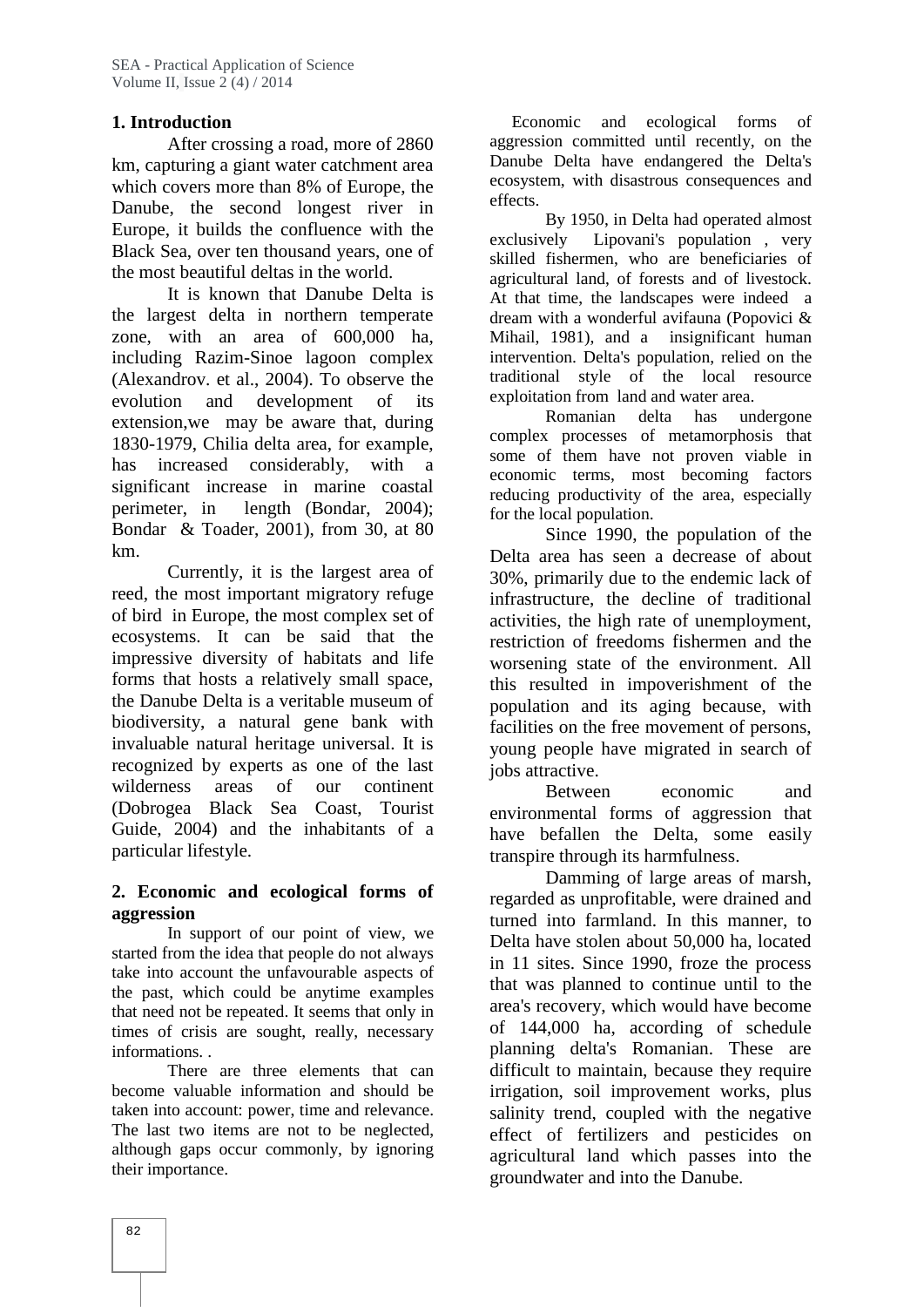Construction and upstream dams have altered the natural flooding in aimed to transform this land flooded farmland (Botzan, 1998).

In the 50s, appeared the concept of reed-intensive operating plan, for which it was built, the Chiscani-Braila, a pulp and paper combined. Reed exploiting, quite irrational, led to the destruction of its root, causing a devastation of 60,000 ha. Currently, intensive exploitation of reed was stopped, being now, rational performed (B canu, 2002).

Although, the Delta fishery production was significant, economic organization for its use was performed in cooperative premises, being created to support intensive production of farm type. In this project were committed great errors, has been hijacked natural course of water flow in enclosures, creating stagnant areas and normal airflow. The unventilation and abundance of toxic substances with water entering the Danube, to which were added those from agricultural areas, favored eutrophization and drastic loss of fish due to lack of oxygen, establishment of agricultural and fishery premises of diminishing natural area over 20% of the area.

Extending artificial navigation channels have negatively affected the hydrological regime and water quality  $Nuu$ <br>from lakes, for example, were cut, on the quantified from lakes, for example, were cut, on the arm of St. George, Channels to shorten navigation appearing the clogging phenomenon in the area where the water flow is not flow normal.

Industrial pollution and effluents accumulate in fish eating birds eggs and eggs as well as pelicans and cormorants, led to a decrease in their reproductive capacity (Sobaru & N stase, 2000).

Another form of aggression against Delta was an attempt to exploit quartz sand, very pure and fine, from the sea levees Letea and Caraorman, although they were protected, since 1961, in the nature reserve, because of specific morphology and sub-Mediterranean vegetation covered them.

For this project builded an entire infrastructure, intended to ensure the full exploitation of sand. Thus, we have built a special miniport, various buildings, warehouses and transport lines. So they destroyed one of the places of great scientific interest and landscape of the Danube Delta.

There was also an attempt to exploit heavy mineral sands on Chituc but luckily failed due to the events of December 1989. Following these works remained several disused buildings and equipment that come in contrast with the beauty of landscapes. Furthermore, the tourism and fishing, wild charged, brought great disservice removable ecosystems (B canu, 2002)..

Currently they have taken steps to conduct a rational fishing. There are several tourist routes established to allow visitor access (Nenciu, 2009).

On the W coast of the Black Sea, physical-chemical analysis used in water monitoring in the Romanian Black Sea coast, in the last two years is based on a total of 200 samples collected throughout the water column, the on a network of 38 stations located in 6 oceanographic expeditions.

*Nutrients* in seawater were by spectrophotometric analytical methods and validated laboratories.

*Transparency* was measured in-situ with Secchi disc and ranged between 0.5 and 6.5 m maximum was recorded in May coastal waters, near Constanta.

*Salinity* was determined by Mohr Knudsen method. Thus, salinity of transitional waters, marine and coastal, Romanian seaside area has ranged from 0.50, to 18.63 PSU.

*Dissolved oxygen* in marine environment was measured by Winkler method and is a very important variable in assessing the functionality and behavior of representative ecosystems, especially that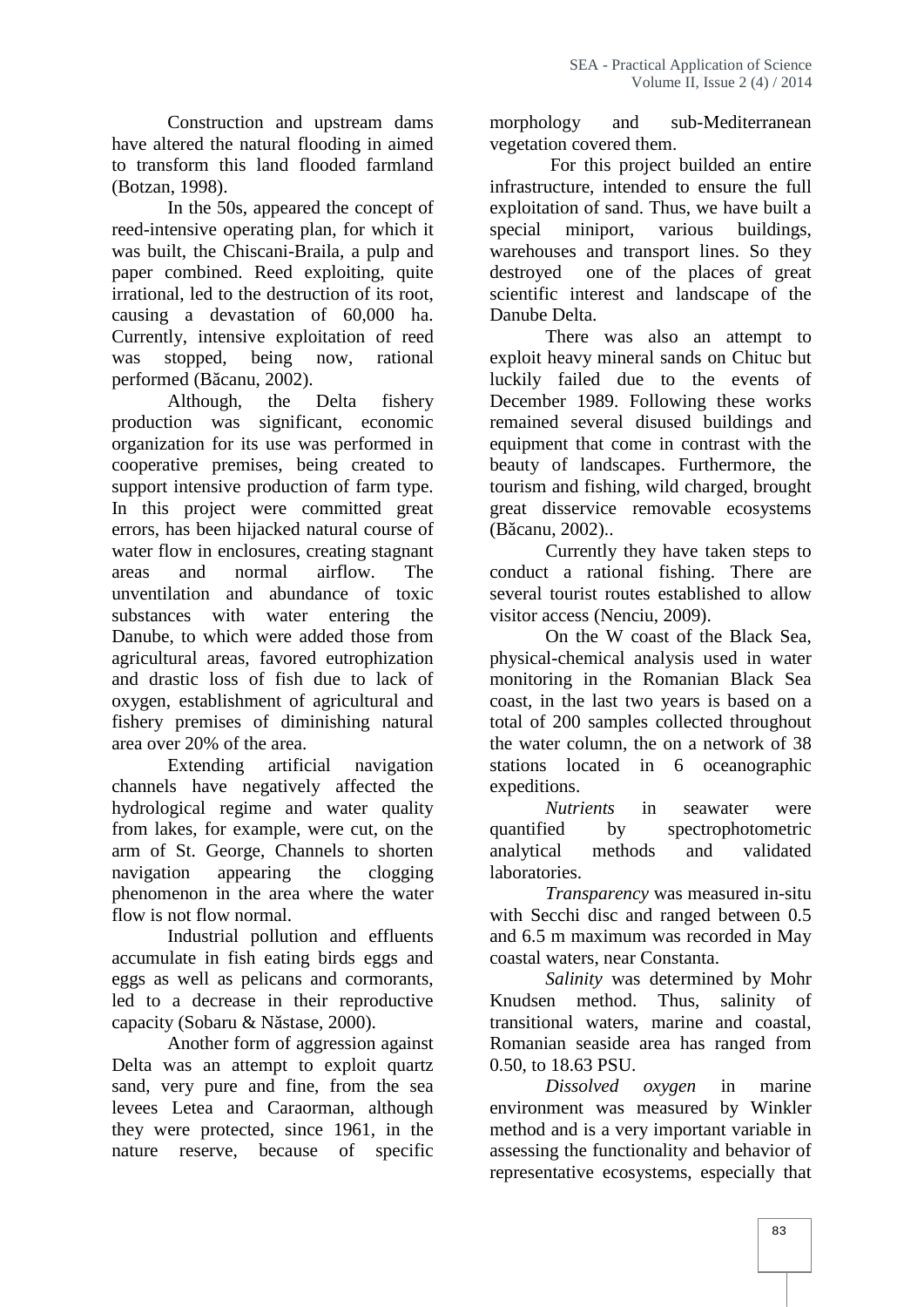could be easily measured by chemical methods.

*Heavy metal contamination* area W of the Black Sea can be correlated with urban and industrial sources, port facilities, sewage plants.

In relation to environmental quality standards in the field of water recommended by European legislation, was observed for all investigated elements that annual mean values calculated were classified below the values-threshold.

During February-March 2010, organic pollutants analysis was performed on a total of 75 water samples and 60 sediment samples, collected from all stations on the Romanian seaside. Monitoring conducted covering the types of water to 20 meters isobath (Table 1).

*Sea level*, the status indicator of the coastal zone, presented in 2010 a positive constant deviation from the annual average, the Duarte whole year. Annual average was +23.5 cm higher than the annual average, from 1933, to 2009, the annual average becoming the maximum of annual averages for the period mentioned.

*Marine ecosystem status* in phytoplankton composition were identified 191 species, varieties and forms belonging to seven taxonomic groups. Abundances and biomass of phytoplankton in all areas of the Black Sea coast of W were characterized by seasonal variability, spatial and temporal.

Zooplankton was dominated (2010) trophic component in March, May, July and august and the untrophic was dominated in May and July. During the 2010's highly identified for the first time, the Romanian seaside, *Oikopleura dioica* species already reported in the Black Sea basin, Ukrainian and Russian researchers. Species can be considered adapted to the Romanian coast of the large number of copies

*Endangered species* (I refer especially to marine mammals) No 2010, dolphins were not part of a special monitoring program, but have been

observed in flocks of 2 to 50 copies, both in near shore and offshore areas.

*State marine fish stock* in the maritime sector (area W) Commercial fishing was done in two ways: fishing with active gear performed by Trawler vessels, coasters, at depths greater than 20 m and fishing with fixed gear, practiced along the coast in 20 points fishery between Sulina and Vama Veche (3-11 m).

The evolution of biomass for major fish stocks are in Table 2.

Impact indices shows that the percentage of species whose stocks are outside safe limits was relatively similar to that of previous years, close to 90%. Overcoming the limits of safety is not only the Romanian maritime operation, most fish species with trans boundary distribution, which requires regional The complementary percentage of the Romanian species catches, continue to be at a level similar to that in recent years, being 25%

**3. Protective measures and programs for sustainable development Danube Delta ecosystem and W area of Black Sea**

## **Legislative framework for protection of Danube Delta**

Danube Delta was declared in 1990, by the Romanian Government, biosphere reserve, judgment then confirmed by Parliament by Law no. 82/1993. In 1990, the Danube Delta Biosphere Reservation (DDBR) was included in the Ramsar Convention on Wetlands of International Importance especially as Waterfowl Habitat water is currently the only wetland in Romania, as part of the prestigious International Convention comprising approximately 400 wetlands in over 90 countries across the globe, so Delta occupies a central position within them, the great diversity of ecosystems and habitats that shelters (Romanescu, 1996.)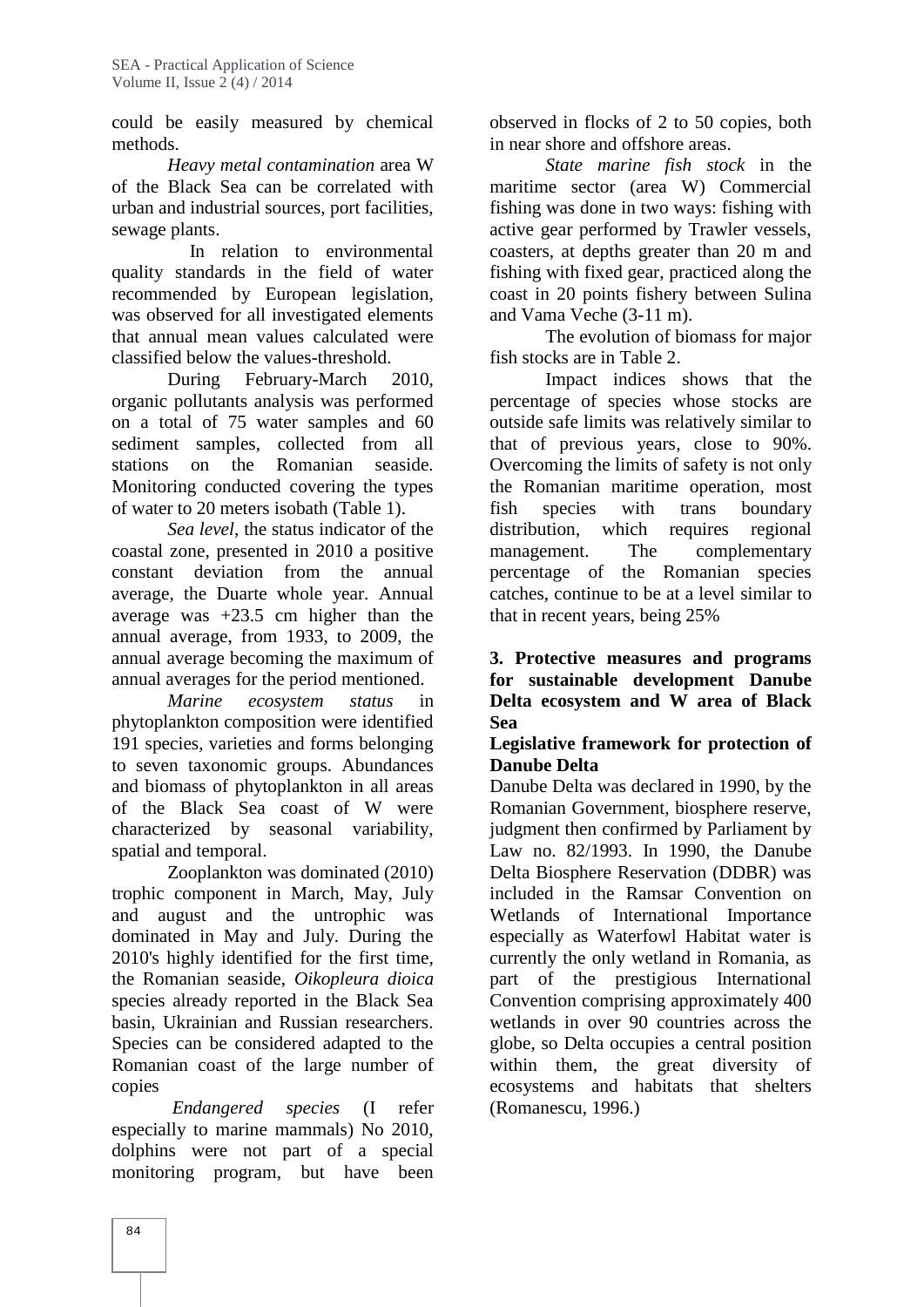## **Division of Danube Delta in zones with different levels of interference and human activity**

Investigations conducted since the time of application to be integrated Romania's economic and political structures of the EU, tracking work progress on environmental quality, reveals a multitude of sources of pollution whose effects are felt by biome sensitivity of reserve generating negative consequences, environmental and economic.

In order to protect and secure the beauties and riches of this region, Danube Delta Biosphere Reserve was divided into three main areas, which are allowed different levels of interference and human activity.<br>In "strictly protected areas" (less

than 9% of the area DDBR) access is permitted only for research, environmental monitoring and surveillance, and economic activities (hunting and fishing) are prohibited. Currently they have taken steps to conduct a rational fishing. There are several tourist routes established to allow pollution visitor access  $(B \text{ canu}, 2002)$ .

Limited economic activities, including small fishing and reed harvesting is allowed in "buffer zones" (Nicolaev, 1994) covering 38% of the area.

Most of the surface DDBR (53%) is classified as "economic zone", which can be exploited natural resources that include naturally flooded areas, human settlements and polders.

It is certain that recovery efforts are being made to the Delta, primarily through overarching objectives of the existence and operation DDBR which provide:

- Preservation of landscapes, plants, animals, habitats and ecosystems;
- Promoting sustainable use of resources Biosphere Reserve;
- Providing support, based on and research results through

management, education, training and services.

With the declaration of the Danube Delta and its annexes geo-morphological, as a biosphere reserve, which was included in the network of similar reserves, grouped under the name "Man and Biosphere" (MAB) of UNESCO.

These reserves (Map no. 1), and represents terrestrial and coastal ecosystems were held in the MAB Programme to promote and demonstrate the possibility of a balance between man and nature.

## **Sustainable development ecosystem în the western areas**

Romania has a coastline length of 244 km and is divided in economically into two main areas, stretching from the Gulf Musura, from Cape Midia (the north - 164 km) from Cape Midia - Vama Veche (southern Area - 80 km).

Romanian seaside area (Map no. 2) face problems in terms of habitat destruction, coastal erosion, water and depletion of natural resources. Population and tourism development, large-scale exploitation of resources and the rapid development of infrastructure led to severe degradation and decline in the quality area).

In these conditions an integrated approach to coastal sustainability, both economically and environmentally, to coordinate multiple interests to use all resources, with social, economic and ecological maximum for present and future generations.

*Regional cooperation* Sustainable development of the coastal zone requires collaboration of all Black Sea countries. In this sense was developed Strategic Action Plan for the Rehabilitation and Protection of the Black Sea, both in urban and rural obtaining a diverse marine ecosystem of biological, containing varied viable populations of higher organisms, including marine mammals and sturgeons to support livelihoods results in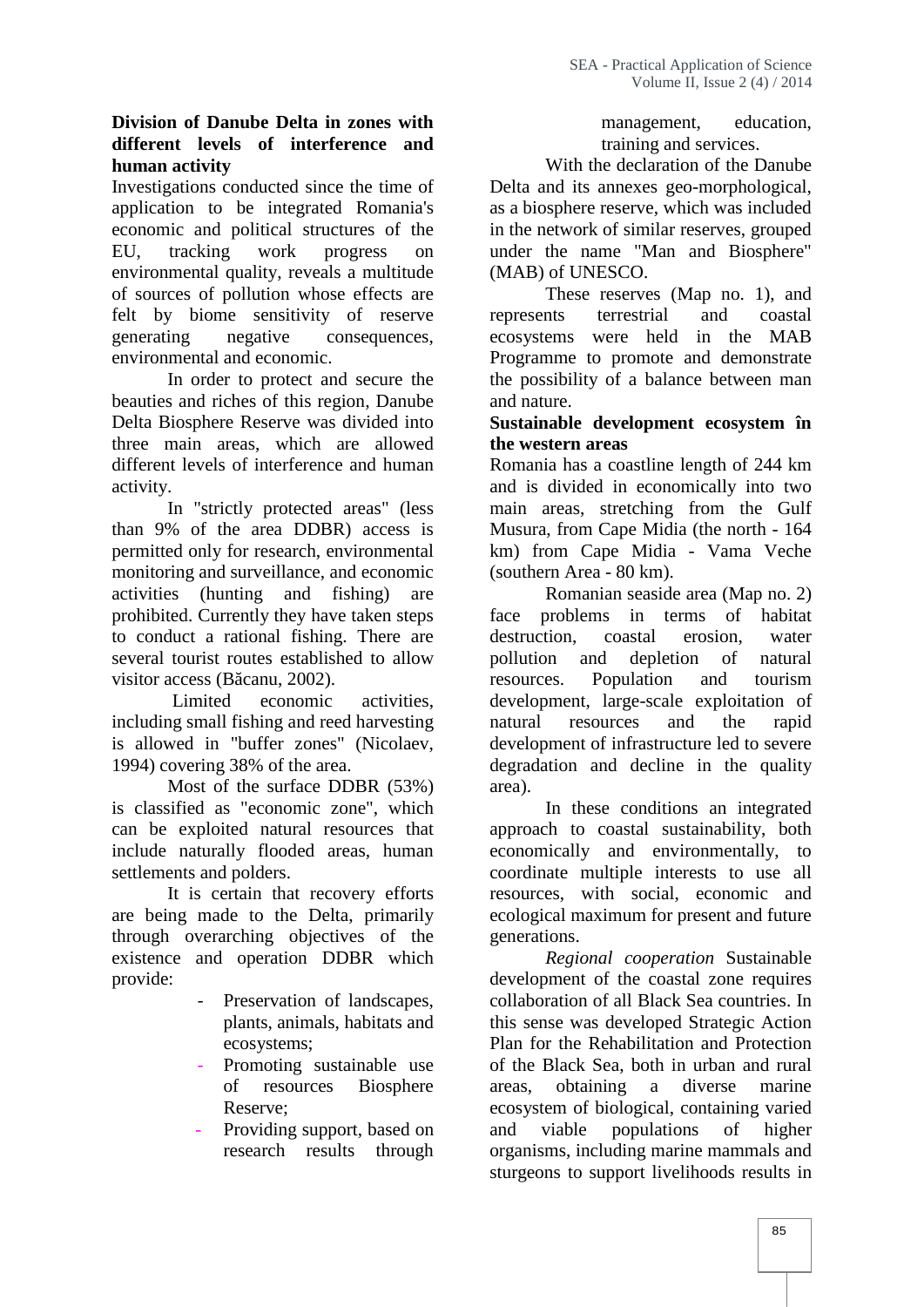sustainable activities, such as fishing, aquaculture and tourism in all Black Sea countries.

In the specific marine research institutions, and the Black Sea Commission is considering the following areas.

It is necessary to preserve biological diversification, monitoring and<br>assessment of pollution, developing assessment of pollution, common methodologies in the internal management of the coastal zone, pollution control from land-based sources.

To implement sustainable development in the coastal area since 2010, began carrying out relevant projects, national and international participation:

national Projects.

- The dynamic interactions of the unbiotic component marine ecosystem climate change and anthropogenic influence present;
- Work biotic components of the marine ecosystem under the influence of increasing human pressure and climate coastal change;
- Urban Area Plan (Coastal Zone, southern sector, Cape Midia - Vama Veche) international Projects:
- CE/PC& European coastal – shelf sea operational observing forccasting system (ECOOP);
- NATO Bio optical characteristics of the Black Sea;
- CE/PC6 Upgrade Black Sea scene (UBSS);
- CE/PC6 Plan European infrastructure for Ocean&Marine Management (SEADATANET) ;
- CE/PC6 Southern European Seas: Assessing and modeling ecosystem changes (SESAME)

- CE/PC7 Scientific and Technologic collaboration for the study of sea level changes and vertical crustal movements at the Western Black Sea (EMODNET).

*Spatial planning* From 2010, were continued and developed education and research in Maritime Spatial Planning (MSP), the process of analyzing and allocating the spatial and temporal distribution of activities in the Romanian sea.

In this respect, for the northern Romanian seaside, were addressed three case studies complex in terms of PSM, an area which is under direct double, continental and marine influence factors. They took into account issues related to establishing reference area, identifying activities and manifested pressures, human impact assessment.

The main anthropogenic pressures identified in the Romanian coastal come from increased development of various social and economic activities in the countryside: tourism and recreation, construction (holiday houses in tourist areas), expansion and modernization of existing tourist ports and activities dredging, ports and shipping, shipbuilding, marine fisheries, agriculture and food industry, petrochemical industry - refineries, manufacturing industry etc..

# **4. Conclusions**

Given that the Danube Delta, in terms of landscape and tourism throughout the height of the Danube, it must continue its ecological reconstruction until complete recovery of original habitats, restoration biocenosis, eliminating as far as possible, human intervention, except exploatation exercised by traditional means B canu, 2002) by the local population.

Status and trends in Romanian marine and coastal environment, were monitored from 2010, in terms of physical, chemical and biological compared to the reference period of the '60s or more recent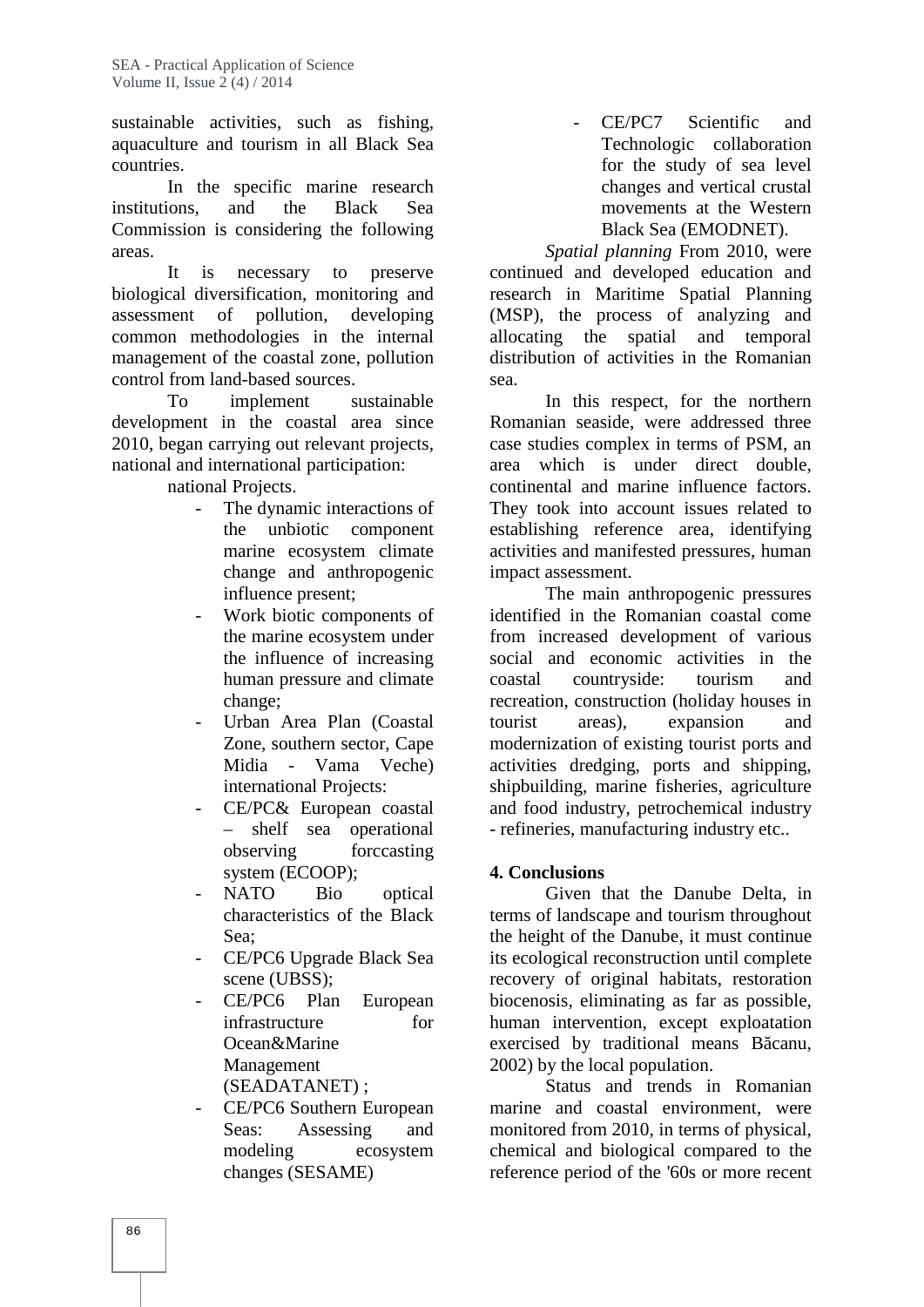data. State coastal marine environment in  $2010$ , confirms the general trend of slight improvement mentioned parameters and recovering the state of the ecosystem.

In order to protect and conserve marine biodiversity coherent network of marine protected areas, national and European interest, was developed from 2010, new proposals and awarding custody of most of the existing ones.

Summary data for 2010, compared to the historical status and evolution of Romanian coastal environment, are contributing to the "Report on the environment in Romania", the Ministry of Environment and Forests.

#### **References**

[1] Alexandrov, L., M. Zaharia, C. Ursache, T. Zaharia, A. Telembeci, I. Cernisencu, D. Mircea, A. Bo tin, V. Smocov, 2004, Environmental *changes and their impact on fisheries in Sinoe lagoon – Romania*, "Recherches marines", INCDM Constanta, 35: 237-252.

[2] B canu, Gh., 2002, *Probleme ecologice ale Deltei Dun rii* [Ecological problems of the Danube Delta], Anuarul Muzeului Marinei Române *2001*, Constan a, IV: 359-362.

[3] Bondar, C., 2004, *Evolu ia hidromorfologic* a albiei Dun rii în sectorul comun de grani *româno-ucrainean* (II), [Hydromorphological the Danube riverbed evolution in the Romanian- Ukrainian border joint (II)], Marea Noastr , LNR Constan a, 51: 24-25.

[4] Bondar, C., Id. Toader, 2001, *Închiderea naturală la Marea Neagră a golfului Musura şi efectele acestui fenomen* [Natural Closure Black Sea Gulf Musura and effects of this phenomenon], Marea Noastr<sub>1</sub>, 41: 28-29.

[5] Botzan, M., 1998. *Dun rea româneasc* o cale *c* tre Uniunea European [Romanian Danube gateway to the European Union], Editura Academiei Române, Bucure ti, 1-151.

[6] Nenciu, D.S., 2009, *Strategii de marketing pentru dezvoltarea turismului românesc* [Marketing Strategies for the development of Romanian tourism], Editura Ex Ponto, Constan a, 1-279.

[7] Nicolaev, S., 1994, *Stadiul sectorial privind managementul resurselor pesc re ti (zona tampon costier i marin* ) [Status of fishery resource management sector (coastal and marine buffer zone] Programul de management al mediului pentru Rezerva ia Biosferei Deltei Dun rii: 1-27.

[8] Popovici, I., M. Mihail, 1981. *România Geografie economic* [Romania Economic

Geography] Editura Didactic i Pedagogic, Bucure ti, 1-242.

[9] Romanescu, Gh., 1996. *Delta Dunării - Studiu morfohidrografic* [Danube Delta - Study morphohydrographic], Ia i, Editura Corson, Ia i, 1-198.

[10] Sobaru, A., G.I. Năstase, 2000. *Artera navigabilă Dunăre-Main-Rhin factor de strategie europeană* [Waterway Artery Danube-Main-Rhine european strategy factor ], Editura Orizont, Bucure ti,  $1-326$ .

[11] \*\*\* 2004. *Dobrogea Black Sea Coast, Tourist Guide*, Trustul de pres<sup>"</sup> "Cuget Liber", Constan a, 1-185.

[12] \*\*\* 2011, "Recherches marines", INCDM, Constan a: nr.  $41: 5 - 99$ .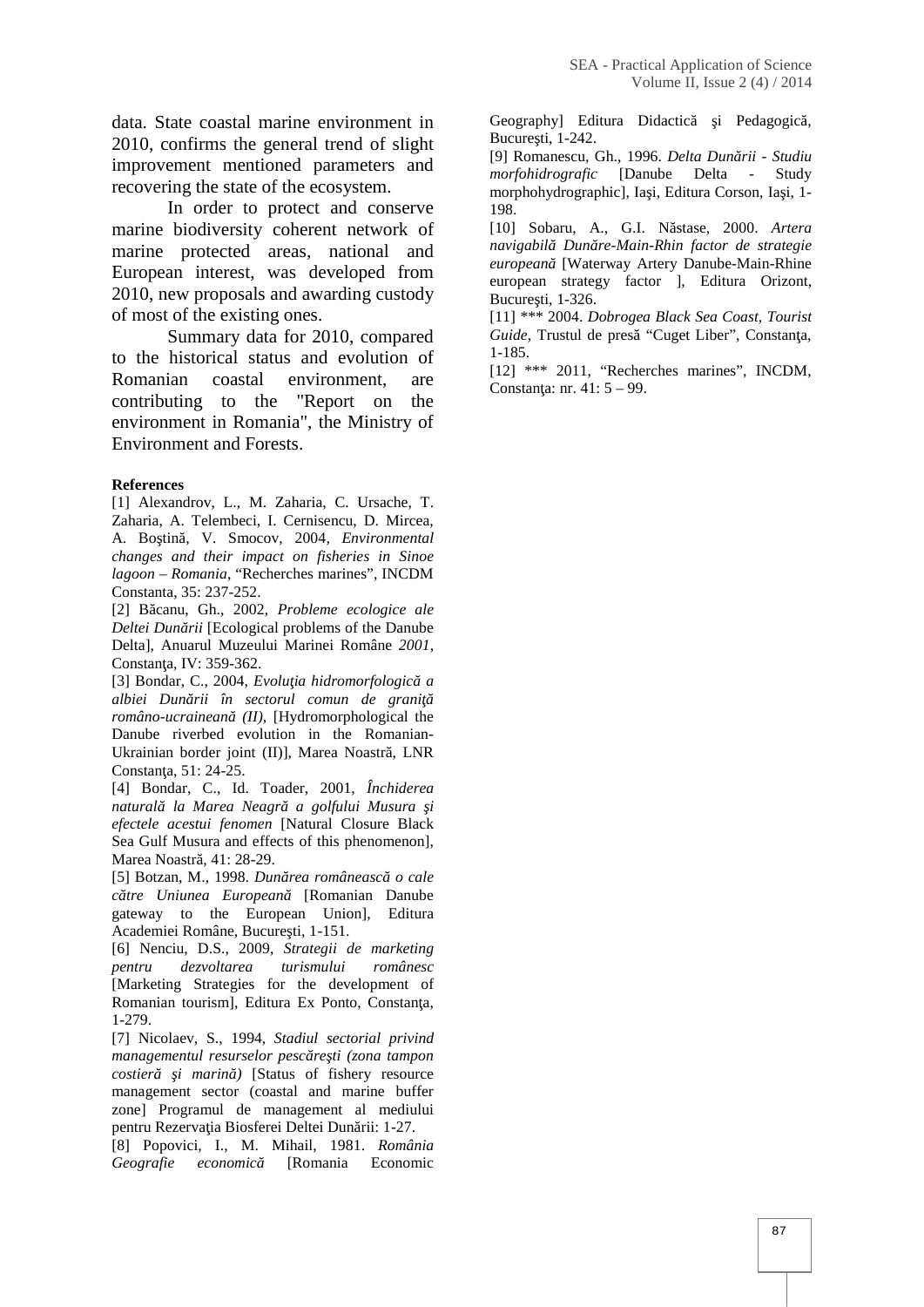# **TABLES AND MAPS**

.

Table 1 *The oil pollution level*

| of | 2008      | 2008                           | 2012      | 2012      | no.   |
|----|-----------|--------------------------------|-----------|-----------|-------|
|    | 2011      | 2011                           | media     | median    | tests |
|    | media     | median                         | $\mu$ g/l | $\mu$ g/l |       |
|    | $\mu$ g/l | $\mu$ g/l                      |           |           |       |
|    | 468.0     | 378.0                          | 144.6     | 129,8     | 67    |
|    |           |                                |           |           |       |
|    | 494.6     | 422.0                          | 55.0      | 30,8      | 316   |
|    | 423.6     | 197.0                          | 180.1     | 158,8     | 28    |
|    |           | <b>The out political teret</b> |           |           |       |

Source: *Recherches marines*, no. 41/2012, p. 39.

Table 2

|               | Value of stocks for the main fish species (W Black Sea) |        |        |        |        | (tonnes) |  |
|---------------|---------------------------------------------------------|--------|--------|--------|--------|----------|--|
|               | 2007                                                    | 2008   | 2009   | 2010   | 2011   | 2012     |  |
| <b>Specia</b> |                                                         |        |        |        |        |          |  |
| Sprat         | 45,000                                                  | 14,750 | 60,000 | 60,000 | 60,000 | 60,000   |  |
| Whitin        | 8,000                                                   | 7,000  | 6,000  | 8,500  | 10,000 | 11,000   |  |
| g             |                                                         |        |        |        |        |          |  |
| Anchov        | 19,000                                                  | 20,000 | 20,000 | 20,000 | -      |          |  |
| $y$ (Hams)    |                                                         |        |        |        |        |          |  |
| Gobies        | 600                                                     | 600    | 600    | 500    |        | 500      |  |
| (Sea          |                                                         |        |        |        |        |          |  |
| gudgeon)      |                                                         |        |        |        |        |          |  |
| Turbot        | 1,080                                                   | 1,150  | 1,300  | 2,356  | 1,500  | 1,350    |  |
| (Calcan)      |                                                         |        |        |        |        |          |  |
| <b>Shark</b>  | 1,650                                                   | 2,000  | 4,300  | 1,450  | 2,500  | 2,500    |  |

Source: *Recherches marines*, no. 41/2012. p. 41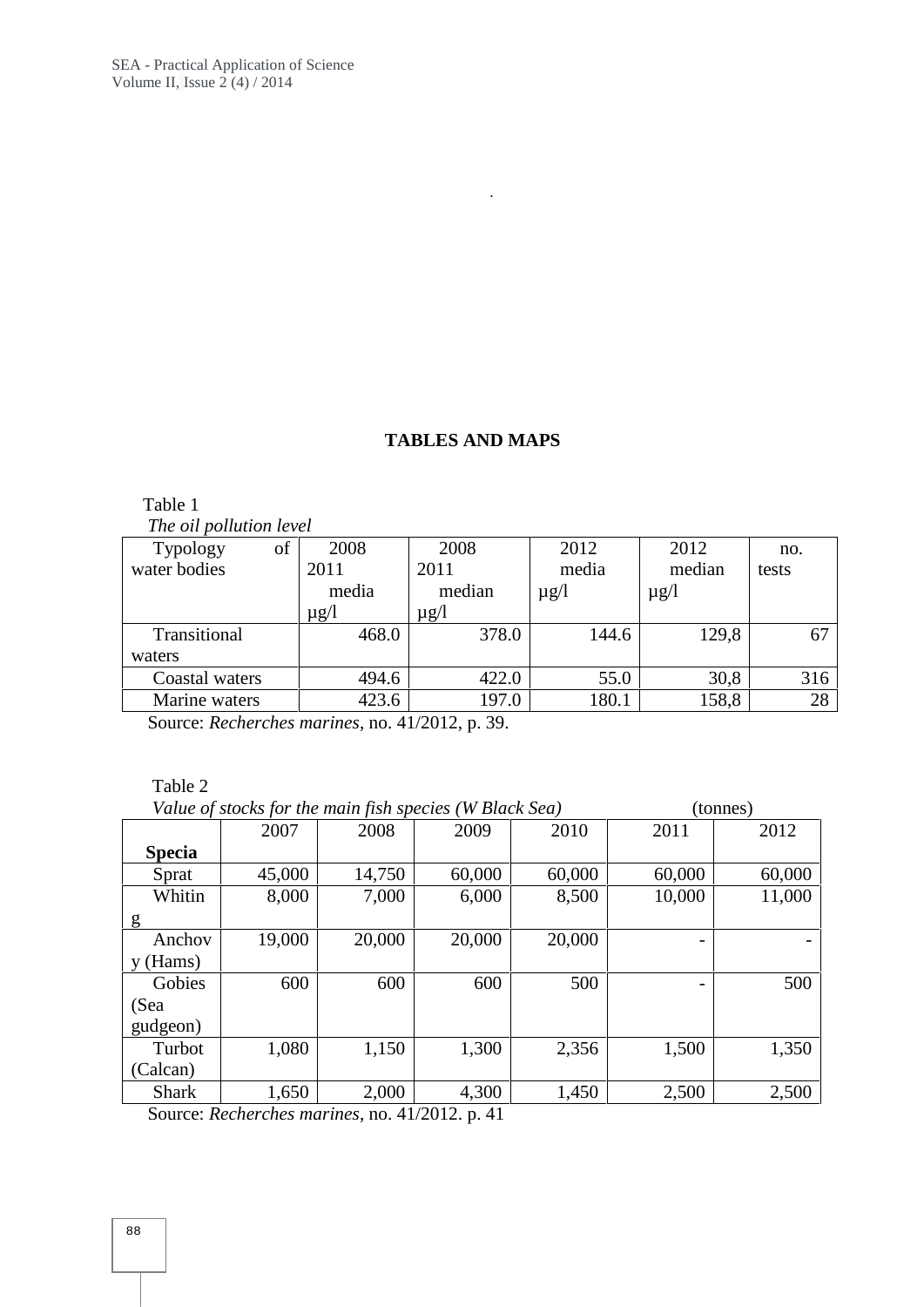

Map no. 2 *Romanian seaside (Western area of Black Sea)*